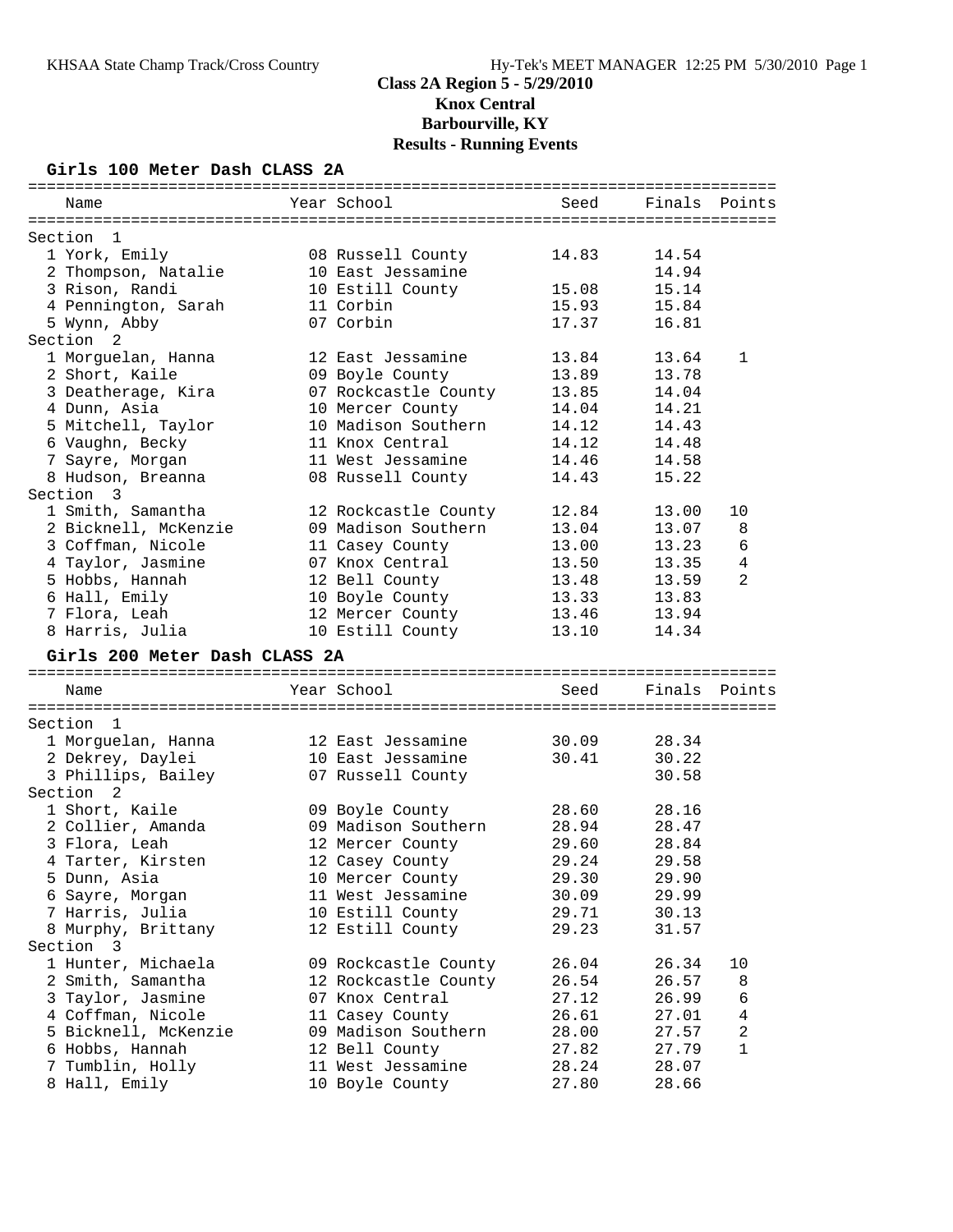### **Girls 400 Meter Dash CLASS 2A**

| Name                               | Year School          | Seed    | Finals        | Points         |
|------------------------------------|----------------------|---------|---------------|----------------|
| -2<br>Section                      |                      |         |               |                |
| 1 Osborne, Mallory                 | 09 East Jessamine    | 1:07.78 | 1:09.96       |                |
| 2 Neal, Elizabeth                  | 09 Mercer County     | 1:11.11 | 1:12.27       |                |
| 3 Bandy, Julianne                  | 12 West Jessamine    | 1:17.35 | 1:17.14       |                |
| 4 Redman, Sarah                    | 09 West Jessamine    | 1:10.54 | 1:20.22       |                |
| -- Heid, Emma                      | 09 Madison Southern  | 1:13.37 | FS            |                |
| Section<br>$\overline{\mathbf{3}}$ |                      |         |               |                |
| 1 Hunter, Michaela                 | 09 Rockcastle County | 59.04   | 1:00.22       | 10             |
| 2 Coffman, Nicole                  | 11 Casey County      | 59.75   | 1:00.38       | 8              |
| 3 Taylor, Jasmine                  | 07 Knox Central      | 1:05.00 | 1:01.80       | 6              |
| 4 Carman, Kate                     | 09 Boyle County      | 1:05.77 | 1:05.27       | $\overline{4}$ |
| 5 Evans, Tabitha                   | 09 Boyle County      | 1:05.95 | 1:06.16       | 2              |
| 6 Parris, Laura                    | 09 Casey County      | 1:07.72 | 1:06.69       | $\mathbf{1}$   |
| 7 Dekrey, Daylei                   | 10 East Jessamine    | 1:08.00 | 1:09.92       |                |
| 8 Vaughn, Becky                    | 11 Knox Central      | 1:08.00 | 1:15.35       |                |
| Girls 800 Meter Run CLASS 2A       |                      |         |               |                |
|                                    |                      |         |               |                |
| Name                               | Year School          | Seed    | Finals Points |                |
| Section 1                          |                      |         |               |                |
| 1 Evans, Cheyenne                  | 12 Boyle County      | 2:28.29 | 2:25.27       | 10             |
| 2 Arnold, Logan                    | 09 Boyle County      | 2:27.43 | 2:27.82       | 8              |
| 3 Dollins, Laura                   | 12 Rockcastle County | 2:27.39 | 2:32.70       | 6              |
| 4 Harris, Allyson                  | 09 Russell County    | 2:35.43 | 2:37.34       | $\overline{4}$ |
| 5 Buis, Aubrey                     | 08 Casey County      | 2:44.03 | 2:39.28       | $\overline{a}$ |
| 6 Wallace, Rachel                  | 10 Madison Southern  | 2:41.80 | 2:40.51       | 1              |
| 7 Cox, Alyssa                      | 07 Rockcastle County | 2:43.80 | 2:41.21       |                |
| 8 Merida, Presley                  | 11 West Jessamine    | 2:55.90 | 2:47.62       |                |
| 9 Collins, Brittany                | 10 Bell County       | 2:48.25 | 2:48.91       |                |
| 10 Henderson, Rebekah              | 10 East Jessamine    | 2:53.00 | 2:54.06       |                |
| 11 Mills, Jenna                    | 09 Knox Central      | 2:54.00 | 2:55.71       |                |
| 12 Crowell, Allison                | 07 Mercer County     | 2:54.90 | 2:58.06       |                |
| 13 Christensen, Kayla              | 11 Madison Southern  | 2:41.00 | 2:59.16       |                |
| 14 Courtney, Shelby                | 10 East Jessamine    | 2:53.38 | 2:59.61       |                |
| 15 Nagy, Nicole                    | 09 Casey County      | 3:10.86 | 3:01.50       |                |
| 16 Gibson, Caitlin                 | 10 Bell County       | 3:02.07 | 3:01.54       |                |
| 17 Chavies, Valarie                | 09 Knox Central      | 2:59.00 | 3:03.35       |                |
| 18 Baxter, Emma                    | 09 West Jessamine    | 3:02.17 | 3:06.74       |                |
| 19 Owens, Heather                  | 09 Russell County    | 2:58.20 | 3:07.91       |                |
| 20 Mollett, Anna                   | 07 Mercer County     | 2:59.89 | 3:10.52       |                |
|                                    |                      |         |               |                |
| Girls 1600 Meter Run CLASS 2A      |                      |         |               |                |
| Name                               | Year School          | Seed    | Finals        | Points         |
| 1 Dollins, Laura                   | 12 Rockcastle County | 5:39.45 | 5:38.61       | 10             |
| 2 Wallace, Rachel                  | 10 Madison Southern  | 5:45.50 | 5:43.90       | 8              |

 3 Ditto, Rachel 11 Boyle County 5:41.78 5:45.29 6 4 Brown, Kelly 08 Bell County 6:08.50 5:59.73 4 5 Cain, Rachel 07 Rockcastle County 6:09.58 6:00.21 2 6 Raffay, Elena 10 Boyle County 6:03.15 1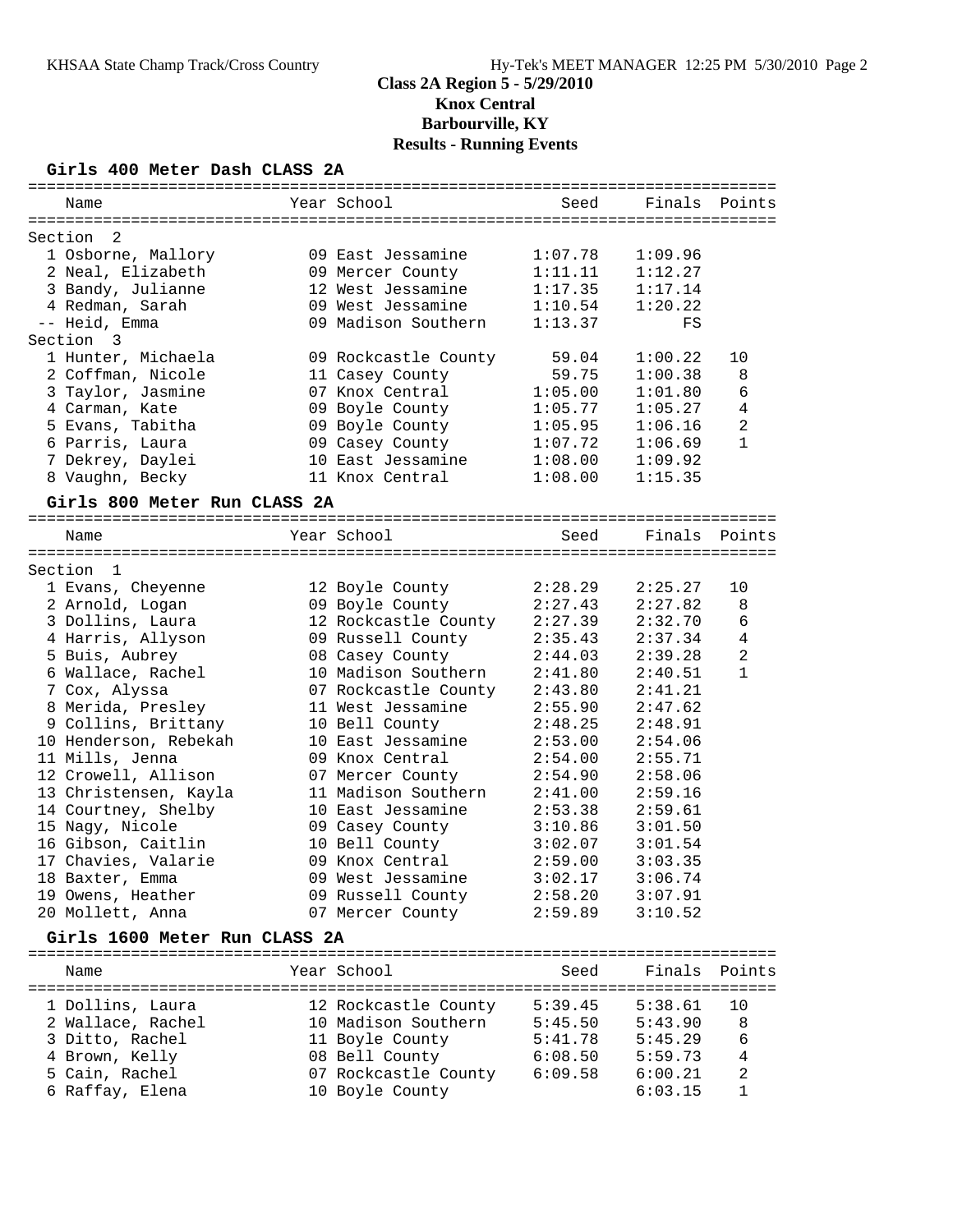### **....Girls 1600 Meter Run CLASS 2A**

| 7 Henderson, Rebekah | 10 East Jessamine | 6:18.88 | 6:18.79 |
|----------------------|-------------------|---------|---------|
| 8 Gray, Tori         | 09 Mercer County  | 6:24.80 | 6:21.78 |
| 9 Stryker, Annika    | 11 West Jessamine | 6:34.70 | 6:31.88 |
| 10 Merida, Amanda    | 12 Knox Central   | 6:35.00 | 6:36.49 |
| 11 Courtney, Shelby  | 10 East Jessamine | 6:18.80 | 6:40.15 |
| 12 Gibson, Caitlin   | 10 Bell County    | 6:27.28 | 6:45.58 |
| 13 Arthur, Kelsey    | 07 Casey County   | 6:46.30 | 6:49.72 |
| 14 Owens, Heather    | 09 Russell County | 6:43.11 | 6:51.39 |
| 15 Hogan, Kasey      | 11 West Jessamine | 6:41.26 | 6:58.63 |
| 16 Smith, Allison    | 08 Corbin         | 7:22.46 | 7:45.28 |
| 17 Shrout, Brianna   | 08 Corbin         | 8:01.21 | 8:29.81 |

### **Girls 3200 Meter Run CLASS 2A**

================================================================================ Name Year School Seed Finals Points ================================================================================ 1 Ditto, Rachel 11 Boyle County 12:21.43 12:48.06 10 2 Brown, Kelly 08 Bell County 13:28.20 13:23.97 8 3 Collins, Brittany 10 Bell County 13:26.60 13:41.09 6 4 Settle, Natlie 10 Boyle County 14:03.00 13:49.29 4 5 Gabbard, Deana 12 Rockcastle County 13:21.60 14:12.91 2 6 Cox, Alyssa 07 Rockcastle County 14:50.30 14:16.88 1 7 Davis, Kate 11 Madison Southern 14:24.72 14:25.47 8 Stryker, Annika 11 West Jessamine 14:22.58 14:43.95 9 Arthur, Kelsey 07 Casey County 15:11.54 15:11.15 10 Vaughn, Becky 11 Knox Central 15:23.00 17:19.64 11 Knuckles, Hallie 09 Knox Central 15:21.00 17:30.94

### **Girls 100 Meter Hurdles CLASS 2A**

| Name |                                                                                                                                                                                                                                                                                                                | Seed                                                                                                                                                                                                                                                                                      |       |               |
|------|----------------------------------------------------------------------------------------------------------------------------------------------------------------------------------------------------------------------------------------------------------------------------------------------------------------|-------------------------------------------------------------------------------------------------------------------------------------------------------------------------------------------------------------------------------------------------------------------------------------------|-------|---------------|
|      |                                                                                                                                                                                                                                                                                                                |                                                                                                                                                                                                                                                                                           |       |               |
| - 2  |                                                                                                                                                                                                                                                                                                                |                                                                                                                                                                                                                                                                                           |       |               |
|      |                                                                                                                                                                                                                                                                                                                | 18.62                                                                                                                                                                                                                                                                                     | 18.84 |               |
|      |                                                                                                                                                                                                                                                                                                                | 18.60                                                                                                                                                                                                                                                                                     | 19.36 |               |
|      |                                                                                                                                                                                                                                                                                                                | 19.35                                                                                                                                                                                                                                                                                     | 19.39 |               |
|      |                                                                                                                                                                                                                                                                                                                | 20.15                                                                                                                                                                                                                                                                                     | 20.02 |               |
|      |                                                                                                                                                                                                                                                                                                                | 18.90                                                                                                                                                                                                                                                                                     | 20.78 |               |
|      |                                                                                                                                                                                                                                                                                                                | 21.10                                                                                                                                                                                                                                                                                     | 21.95 |               |
| - 3  |                                                                                                                                                                                                                                                                                                                |                                                                                                                                                                                                                                                                                           |       |               |
|      |                                                                                                                                                                                                                                                                                                                | 16.75                                                                                                                                                                                                                                                                                     | 16.37 | 10            |
|      |                                                                                                                                                                                                                                                                                                                | 16.34                                                                                                                                                                                                                                                                                     | 16.65 | 8             |
|      |                                                                                                                                                                                                                                                                                                                | 16.81                                                                                                                                                                                                                                                                                     | 16.67 | 6             |
|      |                                                                                                                                                                                                                                                                                                                | 16.63                                                                                                                                                                                                                                                                                     | 17.02 | 4             |
|      |                                                                                                                                                                                                                                                                                                                | 17.35                                                                                                                                                                                                                                                                                     | 17.41 | 2             |
|      |                                                                                                                                                                                                                                                                                                                | 17.46                                                                                                                                                                                                                                                                                     | 18.10 |               |
|      |                                                                                                                                                                                                                                                                                                                | 17.91                                                                                                                                                                                                                                                                                     | 18.21 |               |
|      |                                                                                                                                                                                                                                                                                                                | 17.80                                                                                                                                                                                                                                                                                     | 18.91 |               |
|      | Section<br>1 Bean, Bailey<br>2 Raffay, Elena<br>3 Warner, Breanna<br>4 Mitchell, Casey<br>5 Fothergill, Kristin<br>6 Williams, Katie<br>Section<br>1 Wiggins, Abby<br>2 Remy, Tarah<br>3 Troyer, Lisa<br>4 Hale, Stephanie<br>5 Settle, Natlie<br>6 Carmicle, Kaitlyn<br>7 Allen, Alyssa<br>8 Hendren, Allexis | Year School<br>08 Russell County<br>10 Boyle County<br>12 Casey County<br>09 Knox Central<br>09 Corbin<br>11 Russell County<br>09 West Jessamine<br>11 Corbin<br>10 West Jessamine<br>12 East Jessamine<br>10 Boyle County<br>09 Casey County<br>08 Rockcastle County<br>08 Mercer County |       | Finals Points |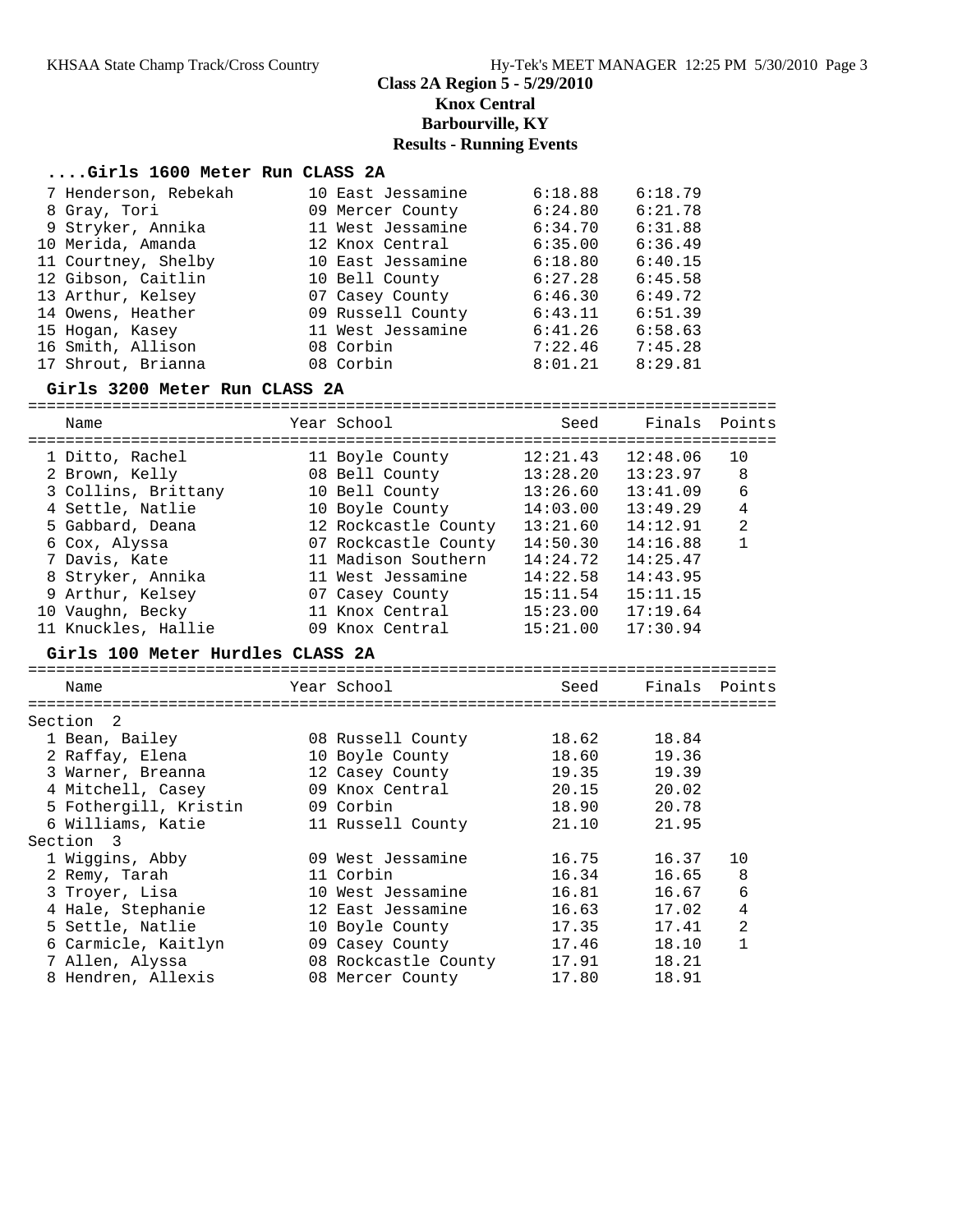### **Girls 300 Meter Hurdles CLASS 2A**

| Name                             | Year School          | Seed                   | Finals  | Points         |
|----------------------------------|----------------------|------------------------|---------|----------------|
|                                  |                      |                        |         |                |
| Section 2<br>1 Buis, Aubrey      | 08 Casey County      | 54.61                  | 53.45   | 1              |
|                                  |                      |                        |         |                |
| 2 Mitchell, Casey                | 09 Knox Central      | 53.12                  | 53.59   |                |
| 3 Troyer, Lisa                   | 10 West Jessamine    | 53.44                  | 55.80   |                |
| 4 McNeil, Tyra                   | 08 Knox Central      | 56.01                  | 1:00.48 |                |
| 5 Fothergill, Kristin            | 09 Corbin            | 1:00.46                | 1:00.53 |                |
| 6 Williams, Katie                | 11 Russell County    | 1:00.22                | 1:00.84 |                |
| 7 Hall, Bayleigh                 | 08 Corbin            | 1:03.69                | 1:13.16 |                |
| 8 Mollett, Anna                  | 07 Mercer County     | 59.12                  | 1:15.57 |                |
| Section<br>-3                    |                      |                        |         |                |
| 1 Wiggins, Abby                  | 09 West Jessamine    | 48.95                  | 49.17   | 10             |
| 2 Settle, Natlie                 | 10 Boyle County      | 50.10                  | 49.19   | 8              |
| 3 Hale, Stephanie                | 12 East Jessamine    | 51.17                  | 50.92   | 6              |
| 4 Albright, Jessica              | 11 Rockcastle County | 50.60                  | 51.23   | $\,4$          |
| 5 Allen, Alyssa                  | 08 Rockcastle County | 51.64                  | 51.85   | $\overline{2}$ |
| 6 Bean, Bailey                   | 08 Russell County    | 52.82                  | 53.62   |                |
| 7 Robinson, Kim                  | 11 Madison Southern  | 51.14                  | 53.67   |                |
| 8 Raffay, Elena                  | 10 Boyle County      | 52.29                  | 54.00   |                |
| Girls 4x100 Meter Relay CLASS 2A |                      |                        |         |                |
|                                  |                      |                        |         |                |
| School                           |                      | Seed                   | Finals  | Points         |
| Section<br>$\mathbf{1}$          |                      |                        |         |                |
| 1 Russell County                 |                      | 58.47                  | 56.52   | 1              |
| 1) York, Emily 08                |                      | 2) Phillips, Bailey 07 |         |                |
| 3) Grider, LeeAnn 09             |                      | 4) Harris, Allyson 09  |         |                |
|                                  |                      |                        |         |                |
| 5) Irvin, Taylor 10              |                      | 6) Hudson, Breanna 08  |         |                |
| 7) Williams, Katie 11            |                      | 8) Owens, Heather 09   |         |                |
| Section<br>-2                    |                      |                        |         |                |
| 1 Mercer County                  |                      | 53.70                  | 53.34   | 10             |
| 1) Logue, Olivia 11              |                      | 2) Dunn, Asia 10       |         |                |
| 3) Flach, Taylor 12              |                      | 4) Flora, Leah 12      |         |                |
| 5) Hendren, Allexis 08           |                      | 6) Murray, Shannon 09  |         |                |
| 7) Crowell, Jessica 12           |                      | 8) Helton, Jordan 12   |         |                |
| 2 West Jessamine                 |                      | 52.83                  | 53.37   | 8              |
| 1) Tumblin, Holly 11             |                      | 2) Tumblin, Suzanna 11 |         |                |
| 3) Dickens, Alyssa 09            |                      | 4) Wiggins, Abby 09    |         |                |
| 5) Sayre, Morgan 11              |                      | 6) Hogan, Kasey 11     |         |                |
| 7) Bandy, Julianne 12            |                      | 8) Crist, Shelly 12    |         |                |
| 3 Knox Central                   |                      | 54.50                  | 53.55   | 6              |
| 1) Gregory, Shakira 10           |                      | 2) Mitchell, Casey 09  |         |                |
| 3) Taylor, Jasmine 07            |                      | 4) Shippy, Cassie 09   |         |                |
| 5) Messer, Chastity 12           |                      | 6) Merida, Amanda 12   |         |                |
| 7) Vaughn, Becky 11              |                      | 8) McNeil, Tyra 08     |         |                |
| 4 Casey County                   |                      | 54.34                  | 54.66   | 4              |
| 1) Carmicle, Kaitlyn 09          |                      | 2) Parris, Laura 09    |         |                |
| 3) Tarter, Kirsten 12            |                      | 4) Buis, Aubrey 08     |         |                |
| 5) Whittle, Charity 08           |                      | 6) Warner, Breanna 12  |         |                |
| 7) Nagy, Nicole 09               |                      | 8) Jones, Robbie 08    |         |                |
| 5 Boyle County                   |                      | 55.74                  | 55.28   | 2              |
| 1) Hall, Lindsey 12              |                      | 2) Fredrick, Edie 12   |         |                |
|                                  |                      |                        |         |                |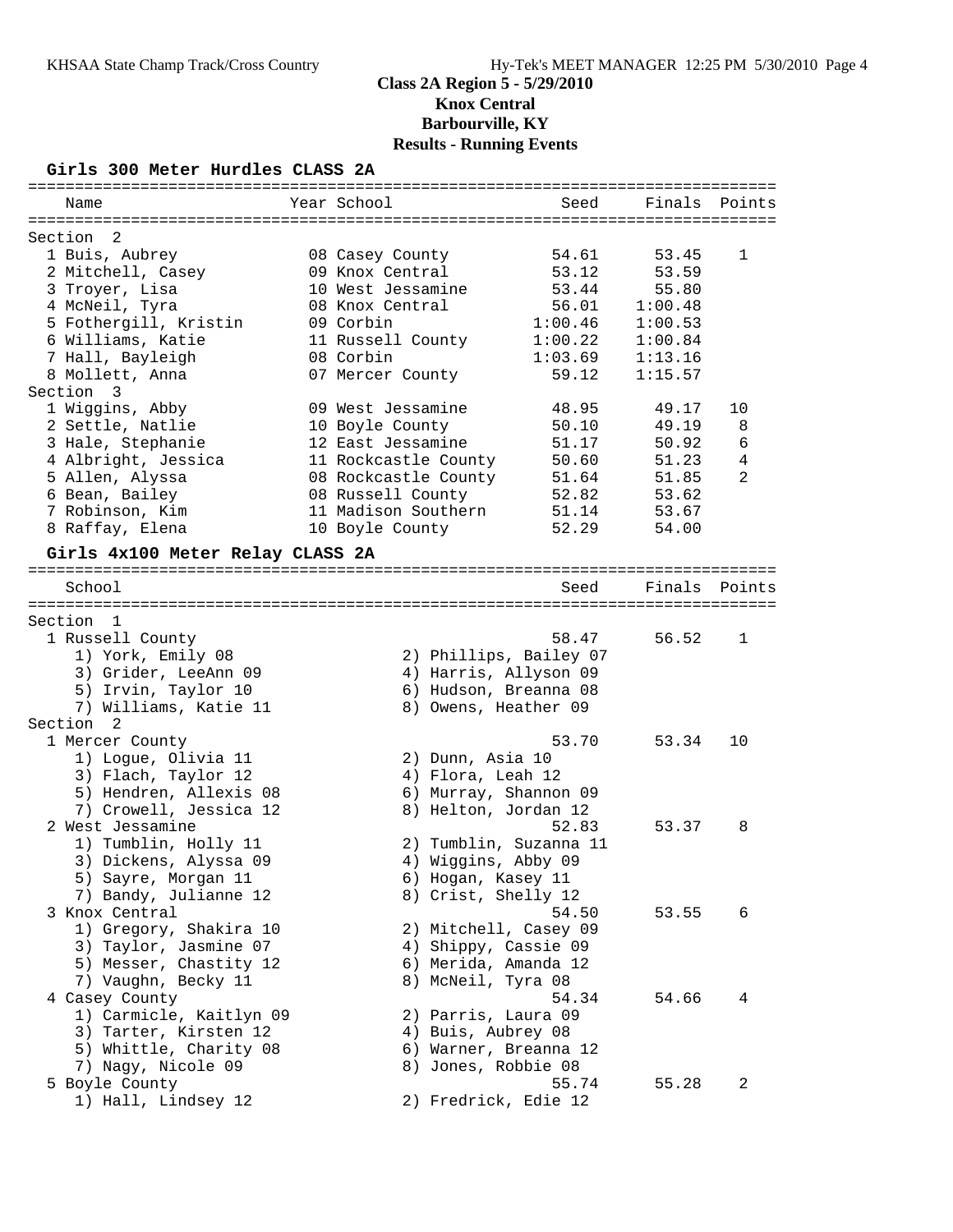# **....Girls 4x100 Meter Relay CLASS 2A**

| 3) Short, Kaile 09       | 4) Hartley, Larissa 11    |
|--------------------------|---------------------------|
| 5) Carman, Kate 09       | 6) Raffay, Elena 10       |
| 7) Hall, Emily 10        | 8)                        |
| 6 Madison Southern       | 56.52<br>55.84            |
| 1) Collier, Amanda 09    | 2) Mitchell, Taylor 10    |
| 3) Hensley, Hailey 11    | 4) Hensley, Kelli 11      |
| 5) Robinson, Kim 11      | 6)                        |
| 7 East Jessamine         | 59.88<br>57.56            |
| 1) Wilson, Cheyenne 10   | 2) Lloyd, Shania 11       |
| 3) Tingley, Lacey 08     | 4) Thompson, Natalie 10   |
| 5) Griffen, Tessa 10     | 6) Osborne, Mallory 09    |
| 8 Corbin                 | 1:02.25<br>56.76          |
| 1) Blackburn, Karlie 10  | 2) Lay, Samantha 08       |
| 3) Hall, Bayleigh 08     | 4) Roaden, Shai 11        |
| 5) Massengill, Rachel 10 | 6) Miller, Jessica 11     |
| 7) Remy, Tarah 11        | 8) Fothergill, Kristin 09 |

#### **Girls 4x200 Meter Relay CLASS 2A**

================================================================================ School Seed Finals Points ================================================================================ Section 1<br>1 Knox Central 1 Knox Central 2:14.00 2:07.42 1) Achenjang, Stella 11 2) combs, Katie 07 3) King, Mirena 08 4) Messer, Chastity 12 5) Patterson, Jalen 09 6) Shippy, Cassie 09 7) Bingham, Jobeth 09 8) Knuckles, Hallie 09 Section 2<br>1 Casey County 1 Casey County 1:51.11 1:51.08 10 1) Coffman, Nicole 11 2) Parris, Laura 09 3) Tarter, Kirsten 12 4) Carmicle, Kaitlyn 09 5) Whittle, Charity 08 6) Nagy, Nicole 09 7) Jones, Robbie 08 8) Buis, Aubrey 08 2 Mercer County 1:52.76 1:51.14 8 1) Logue, Olivia 11 2) Hendren, Allexis 08 3) Flach, Taylor 12 (4) Flora, Leah 12 5) Dunn, Asia 10 6) Murray, Shannon 09 7) Helton, Jordan 12 8) Crowell, Jessica 12 3 West Jessamine 1:53.44 1:52.66 6 1) Tumblin, Holly 11 2) Tumblin, Suzanna 11 3) Dickens, Alyssa 09 4) Wiggins, Abby 09 5) Sayre, Morgan 11 6) Troyer, Lisa 10 7) Crist, Shelly 12 (8) Jones, Olivia 09 4 Russell County 1:56.29 1:54.41 4 1) York, Emily 08 2) Bean, Bailey 08 3) Grider, LeeAnn 09 4) Harris, Allyson 09 5) Hudson, Breanna 08 6) Owens, Heather 09 7) Irvin, Taylor 10 8) Phillips, Bailey 07 5 Madison Southern 1:54.88 1:55.76 2 1) Bicknell, McKenzie 09 2) Mitchell, Taylor 10 3) Robinson, Kim 11 4) Collier, Amanda 09 5) Hensley, Kelli 11 6) Hensley, Hailey 11 6 East Jessamine 2:05.46 1:56.74 1 1) Dekrey, Daylei 10 2) Hale, Stephanie 12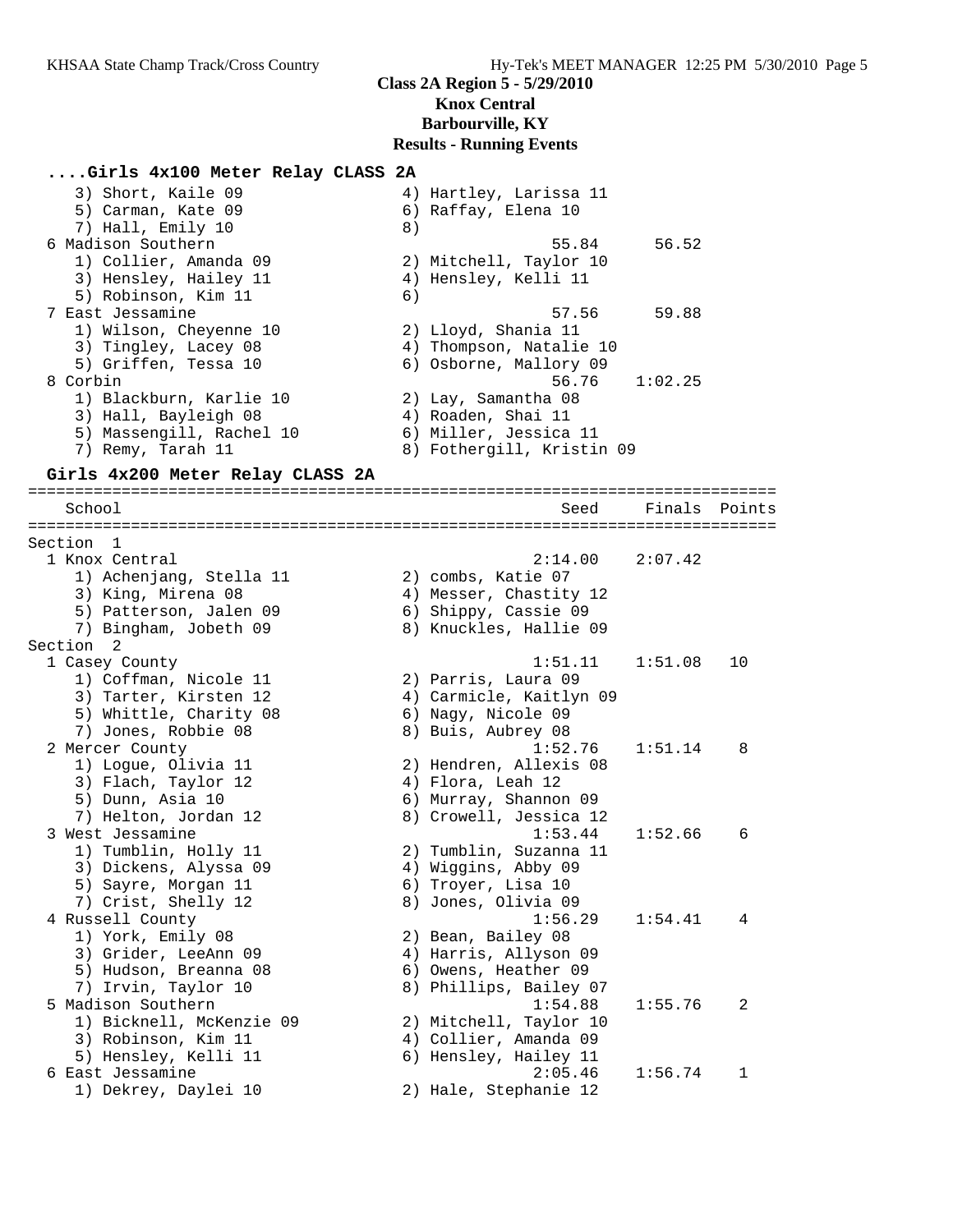### **....Girls 4x200 Meter Relay CLASS 2A**

| 3) Morguelan, Hanna 12   | 4) Tingley, Lacey 08      |
|--------------------------|---------------------------|
| 5) Wilson, Cheyenne 10   | 6) Thompson, Natalie 10   |
| 7) Lloyd, Shania 11      | 8)                        |
| 7 Corbin                 | $1:57.32$ $1:58.54$       |
| 1) Remy, Tarah 11        | 2) Miller, Jessica 11     |
| 3) Lay, Samantha 08      | 4) Fothergill, Kristin 09 |
| 5) Roaden, Shai 11       | 6) Blackburn, Karlie 10   |
| 7) Massengill, Rachel 10 | 8) Hall, Bayleigh 08      |
| 8 Boyle County           | $1:54.16$ $2:01.84$       |
| 1) Short, Kaile 09       | 2) Carman, Kate 09        |
| 3) Settle, Natlie 10     | 4) Hartley, Larissa 11    |
| 5) Arnold, Logan 09      | 6) Fredrick, Edie 12      |
| 7) Evans, Tabitha 09     | 8) Hall, Emily 10         |

### **Girls 4x400 Meter Relay CLASS 2A**

================================================================================ School Seed Finals Points ================================================================================ 1 Boyle County 4:08.44 4:08.24 10 1) Arnold, Logan 09 2) Hall, Emily 10 3) Wesley, Emily 12 4) Evans, Cheyenne 12 5) Evans, Tabitha 09 6) Settle, Natlie 10 7) Raffay, Elena 10 8) Carman, Kate 09 2 Russell County 4:30.49 4:22.39 8 1) York, Emily 08 2) Bean, Bailey 08 3) Grider, LeeAnn 09 4) Harris, Allyson 09 5) Owens, Heather 09 (6) Phillips, Bailey 07 7) Williams, Katie 11 and 8) Irvin, Taylor 10 3 Rockcastle County 4:26.18 4:24.94 6 1) Albright, Jessica 11 2) Dollins, Laura 12 3) Deatherage, Kira 07 (4) Allen, Alyssa 08 5) Gastineau, Lacey 08 6) Smith, Samantha 12 7) Hunter, Michaela 09 8) Chasteen, Tanika 07 4 Casey County 4:38.31 4:40.33 4 1) Tarter, Kirsten 12 2) Parris, Laura 09 3) Carmicle, Kaitlyn 09 4) Buis, Aubrey 08 5) Arthur, Kelsey 07 6) Nagy, Nicole 09 7) Warner, Breanna 12 8) Coffman, Nicole 11 5 West Jessamine 4:38.32 4:46.90 2 1) Tumblin, Holly 11 2) Tumblin, Suzanna 11 3) Merida, Presley 11 (4) Jones, Olivia 09 5) Wiggins, Abby 09 6) Redman, Sarah 09 7) Dickens, Alyssa 09 8) Crist, Shelly 12 6 Corbin 4:45.20 4:51.75 1 1) Miller, Jessica 11 2) Fothergill, Kristin 09 3) Lay, Samantha 08 4) Massengill, Rachel 10 5) Roaden, Shai 11 6) Blackburn, Karlie 10 7) Hall, Bayleigh 08 8) Wilson, Noelle 09 7 East Jessamine 4:47.50 5:24.85 1) Griffen, Tessa 10 2) Thompson, Natalie 10 3) Wilson, Cheyenne 10 4) Osborne, Mallory 09 5) Lloyd, Shania 11 6) Morguelan, Hanna 12 7) Tingley, Lacey 08 8)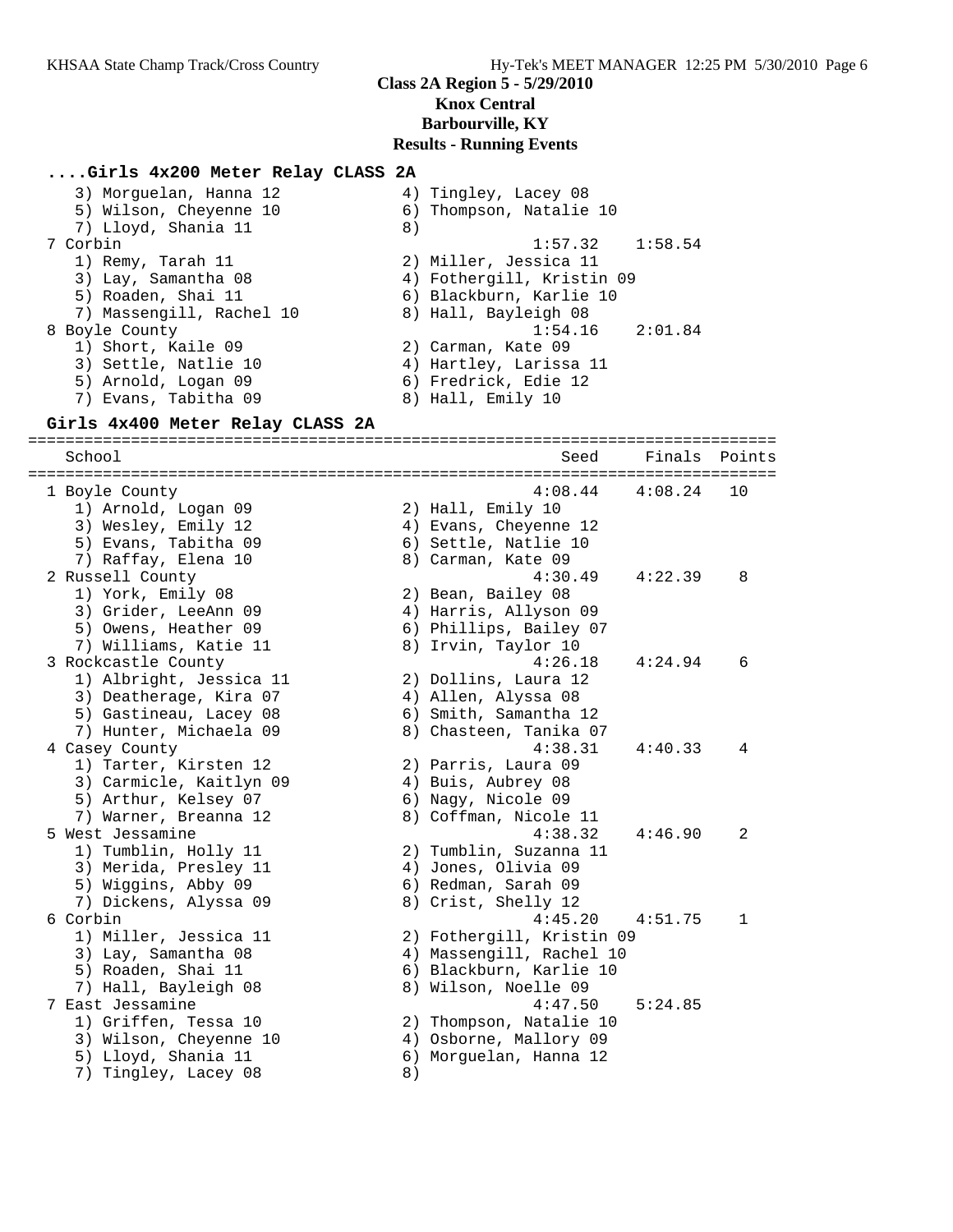### **Girls 4x800 Meter Relay CLASS 2A**

| School                    | Seed                      | Finals   | Points       |
|---------------------------|---------------------------|----------|--------------|
| Section<br>- 1            |                           |          |              |
| 1 Boyle County            | 10:07.95                  | 10:08.71 | 10           |
| 1) Evans, Cheyenne 12     | 2) Ditto, Rachel 11       |          |              |
| 3) Wesley, Emily 12       | 4) Arnold, Logan 09       |          |              |
| 5) Settle, Natlie 10      | 6) Hall, Emily 10         |          |              |
| 7) Evans, Tabitha 09      | 8) Ditto, Emma 10         |          |              |
| 2 Rockcastle County       | 10:38.19                  | 10:45.81 | 8            |
| 1) Cain, Rachel 07        | 2) Cox, Alyssa 07         |          |              |
| 3) Dollins, Laura 12      | 4) Albright, Jessica 11   |          |              |
| 5) Hunter, Michaela 09    | 6) Chasteen, Tanika 07    |          |              |
| 7) Gastineau, Lacey 08    | 8) Gabbard, Deana 12      |          |              |
| 3 Knox Central            | 11:47.00                  | 11:20.60 | 6            |
| 1) Chavies, Valarie 09    | 2) Merida, Amanda 12      |          |              |
| 3) Mills, Jenna 09        | 4) Vaughn, Becky 11       |          |              |
| 5) Messer, Chastity 12    | 6) Broughton, Whitley 09  |          |              |
| 7) combs, Katie 07        | 8) Shippy, Cassie 09      |          |              |
| 4 East Jessamine          | 12:05.00                  | 11:23.85 | 4            |
| 1) Courtney, Shelby 10    | 2) Henderson, Rebekah 10  |          |              |
| 3) Tingley, Lacey 08      | 4) Osborne, Mallory 09    |          |              |
| 5) Griffen, Tessa 10      | 6) Lloyd, Shania 11       |          |              |
| 5 West Jessamine          | 11:42.76                  | 11:30.84 | 2            |
| 1) Crist, Shelly 12       | 2) Merida, Presley 11     |          |              |
| 3) Bandy, Julianne 12     | 4) Hogan, Kasey 11        |          |              |
| 5) Baxter, Emma 09        | 6) Stryker, Annika 11     |          |              |
| 7) Jones, Olivia 09       | 8) Redman, Sarah 09       |          |              |
| 6 Mercer County           | 11:41.70                  | 11:49.61 | $\mathbf{1}$ |
| 1) Gray, Tori 09          | 2) Crowell, Allison 07    |          |              |
| 3) Harder, Kaitlyn 10     | 4) Mollett, Anna 07       |          |              |
| 5) Higginbotham, Julie 10 | 6) Crowell, Jessica 12    |          |              |
| 7) Neal, Elizabeth 09     | 8) Murray, Shannon 09     |          |              |
| 7 Corbin                  | 11:51.72                  | 11:56.60 |              |
| 1) Blackburn, Karlie 10   | 2) Tripodo, Lauren 12     |          |              |
| 3) Massengill, Rachel 10  | 4) Roaden, Shai 11        |          |              |
| 5) Wynn, Abby 07          | 6) Fothergill, Kristin 09 |          |              |
| 7) Smith, Allison 08      | 8) Shrout, Brianna 08     |          |              |

### **Boys 100 Meter Dash CLASS 2A**

# ================================================================================

| Name                | Year School         | Seed  | Finals Points |   |        |
|---------------------|---------------------|-------|---------------|---|--------|
| 1 Richardson, Josh  | 12 Estill County    | 13.57 | 12.98         |   |        |
| 2 Tackett, Derek    | 12 Russell County   | 12.63 | 13.11         |   |        |
| 3 Huddleston, Brett | 12 Russell County   | 13.61 | 13.56         |   |        |
| Section 2           |                     |       |               |   |        |
| 1 Mays, Russell     | 12 Mercer County    | 11.94 | 11.45         | 8 | 11.441 |
| 2 Darby, Ethan      | 11 West Jessamine   | 11.77 | 11.68         |   |        |
| 3 Roberts, Ryan     | 10 Estill County    | 11.82 | 11.80         |   |        |
| 4 Johnson, Cameron  | 10 East Jessamine   | 11.70 | 11.81         |   |        |
| 5 Bolin, Alex       | 09 Casey County     | 12.14 | 11.97         |   |        |
| 6 MacShara, Rees    | 12 Boyle County     | 11.64 | 12.14         |   |        |
| 7 Lugo, Chris       | 10 Garrard County   | 12.49 | 12.43         |   |        |
| 8 Saylor, Brandon   | 12 Madison Southern | 12.14 | 12.68         |   |        |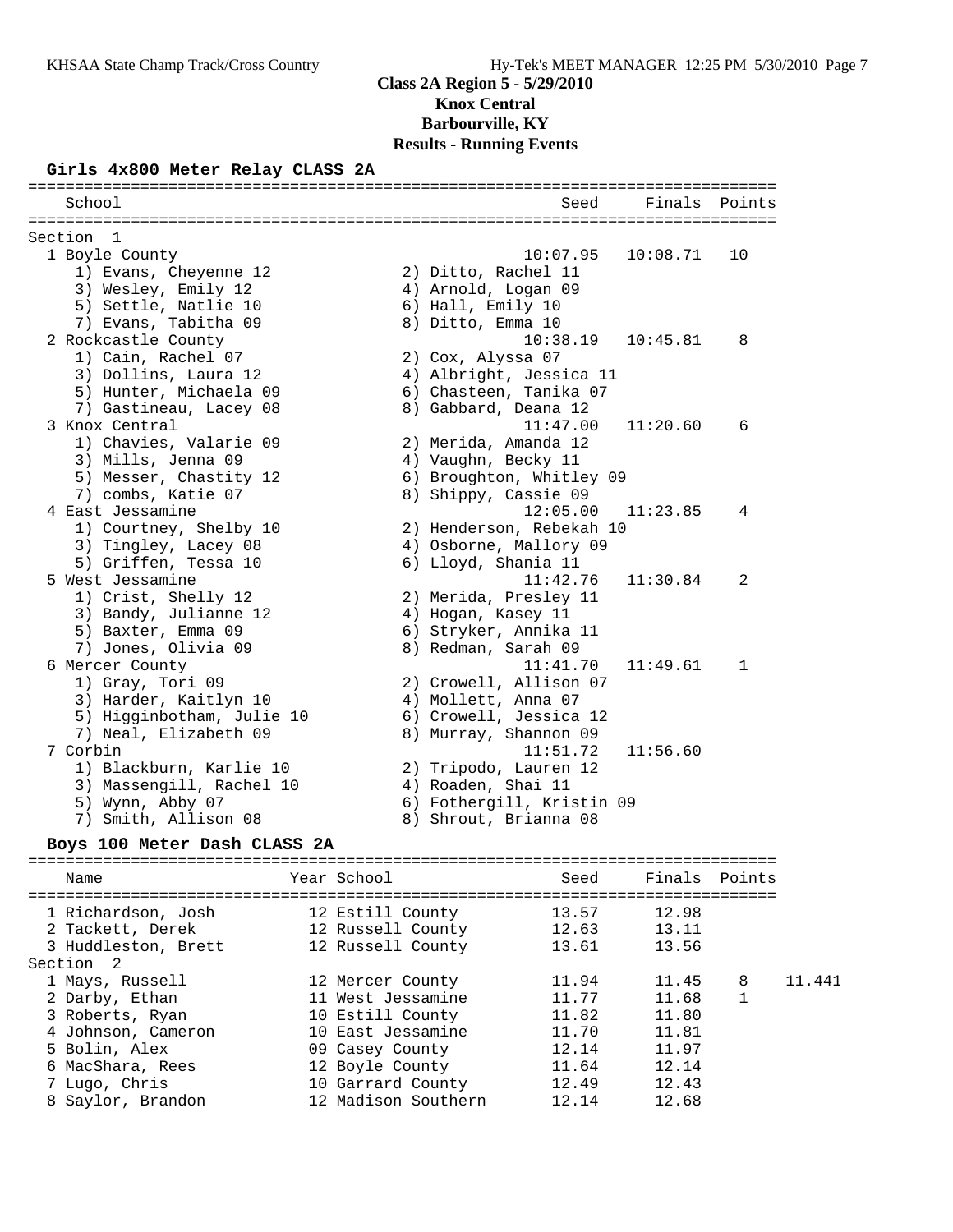# **....Boys 100 Meter Dash CLASS 2A**

| Section<br>$\overline{\phantom{a}}$   |                                     |         |         |               |        |
|---------------------------------------|-------------------------------------|---------|---------|---------------|--------|
| 1 Ellis, Donovan                      | 11 Mercer County                    | 11.34   | 11.24   | 10            |        |
| 2 Watkins, Caleb                      | 12 Corbin                           | 11.43   | 11.45   | 6             | 11.448 |
| 3 Lee, Joe                            | 11 Casey County                     | 11.50   | 11.46   | 4             |        |
| 4 Thomas, Cameron                     | 10 East Jessamine                   | 11.51   | 11.60   | 2             |        |
| 5 Carman, Ben                         | 12 Boyle County                     | 11.50   | 11.77   |               |        |
| 6 Martin, Josh                        | 12 Madison Southern                 | 11.50   | 11.86   |               |        |
| 7 Merida, Chad                        | 12 Knox Central                     | 11.50   | 11.89   |               |        |
| 8 Davenport, Cody                     | 11 Bell County                      | 11.50   | 11.92   |               |        |
| Boys 200 Meter Dash CLASS 2A          |                                     |         |         |               |        |
| Name                                  | Year School                         | Seed    | Finals  | Points        |        |
| Section <sub>2</sub>                  |                                     |         |         |               |        |
| 1 Bickelman, Josh                     | 09 West Jessamine                   | 26.22   | 25.07   |               |        |
| 2 Tackett, Derek                      | 12 Russell County 26.52             |         | 26.64   |               |        |
| 3 Girdler, Kent                       | 10 Garrard County 27.60             |         | 26.88   |               |        |
| 4 Haddix, Eli                         | 09 Rockcastle County 27.04          |         | 27.21   |               |        |
| Section 3                             |                                     |         |         |               |        |
| 1 Watkins, Caleb                      | 12 Corbin                           | 24.10   | 23.65   | 1             |        |
| 2 Roberts, Ryan                       | 10 Estill County                    | 24.50   | 24.07   |               |        |
| 3 Johnson, Cameron                    | 10 East Jessamine                   | 23.94   | 24.08   |               |        |
| 4 Ball, Parker                        | 12 West Jessamine                   | 24.92   | 24.85   |               |        |
| 5 Cruttenden, Matthew 09 Boyle County |                                     | 24.76   | 25.12   |               |        |
| 6 Johnson, Josh                       | 12 Corbin                           | 25.32   | 25.59   |               |        |
| 7 Scott, Austin                       | 09 Casey County                     | 25.30   | 25.65   |               |        |
| 8 Edmonds, Joe                        | 12 Russell County                   | 24.98   | 28.62   |               |        |
| Section 4                             |                                     |         |         |               |        |
| 1 Kenney, Matt                        | 11 Madison Southern                 | 22.95   | 22.82   | 10            |        |
| 2 Burrus, Isaiah                      | 10 Mercer County                    | 22.73   | 22.99   | 8             |        |
| 3 Lee, Joe                            | 11 Casey County                     | 23.49   | 23.06   | 6             |        |
| 4 Ellis, Donovan                      | 11 Mercer County<br>12 Boyle County | 23.24   | 23.31   | 4             |        |
| 5 Carman, Ben                         |                                     | 23.24   | 23.57   | 2             |        |
| 6 Davenport, Cody                     | 11 Bell County                      | 23.50   | 24.22   |               |        |
| 7 Prewitt, David                      | 10 East Jessamine                   | 23.94   | 24.23   |               |        |
| 8 Grady, Patrick                      | 10 Knox Central                     | 23.80   | 24.76   |               |        |
| Boys 400 Meter Dash CLASS 2A          |                                     |         |         |               |        |
| Name                                  | Year School                         | Seed    |         | Finals Points |        |
| Section<br>$\overline{\phantom{0}}^2$ |                                     |         |         |               |        |
| 1 Irgang, Robbie                      | 09 West Jessamine                   | 56.75   | 56.77   |               |        |
| 2 Hatmaker, Nekoda                    | 11 Bell County                      | 57.34   | 56.81   |               |        |
| 3 Walker, Zeke                        | 09 Knox Central                     | 57.80   | 57.16   |               |        |
| 4 Rogers, Alex                        | 12 Madison Southern                 | 58.14   | 57.39   |               |        |
| 5 Moye, Chris                         | 12 Corbin                           | 57.10   | 59.27   |               |        |
| 6 Tackett, Derek                      | 12 Russell County                   | 1:00.08 | 59.75   |               |        |
| 7 Haddix, Eli                         | 09 Rockcastle County                | 1:03.30 | 1:00.55 |               |        |
| 8 Henry, Evan                         | 10 West Jessamine                   | 1:02.80 | 1:01.31 |               |        |
| Section 3                             |                                     |         |         |               |        |
| 1 Burrus, Isaiah                      | 10 Mercer County                    | 50.73   | 50.64   | 10            |        |
| 2 Mays, Russell                       | 12 Mercer County                    | 50.45   | 51.39   | 8             |        |
|                                       |                                     |         |         |               |        |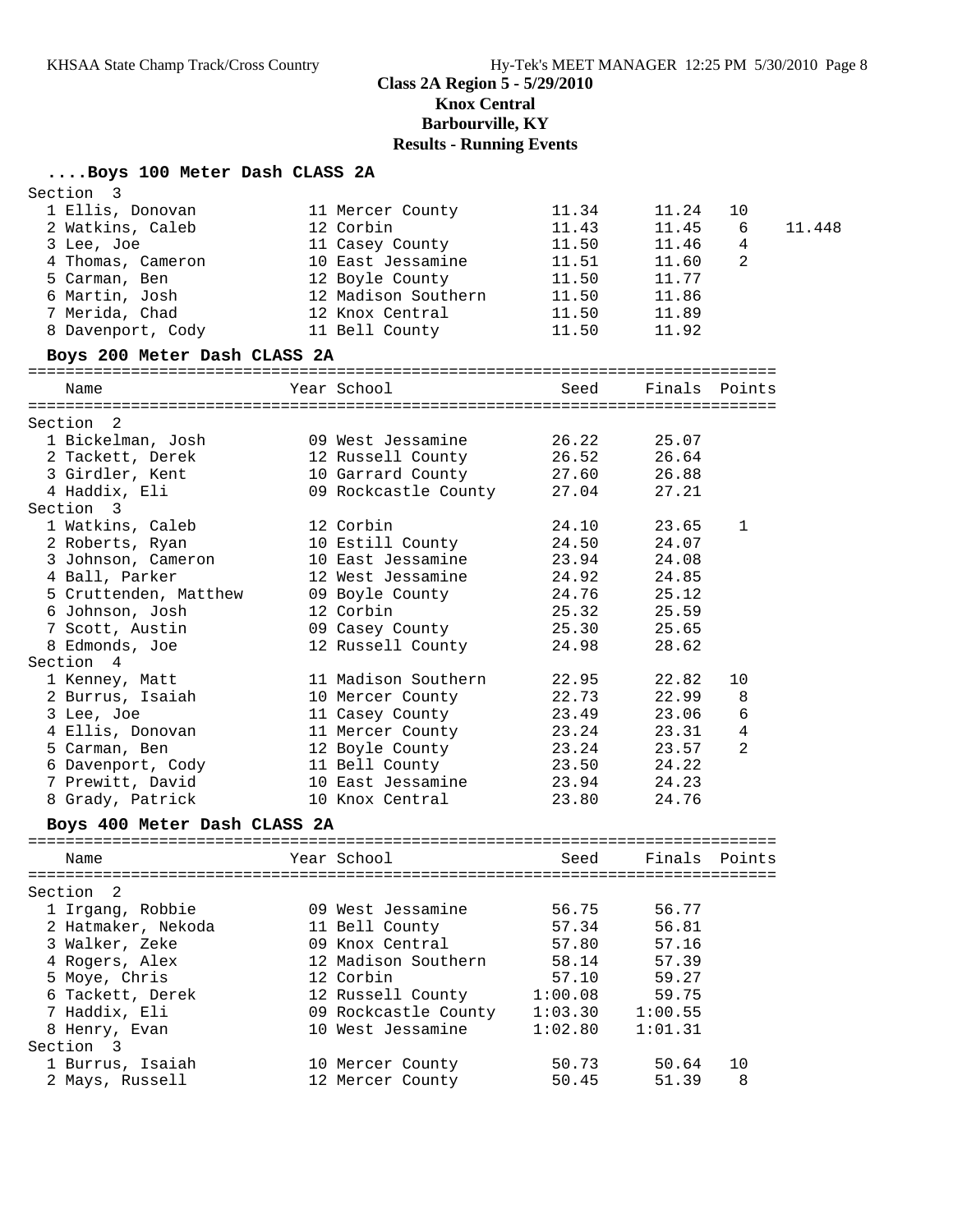### **....Boys 400 Meter Dash CLASS 2A**

| 3 Lee, Joe                   | 11 Casey County                      | 51.35               | 51.65         | 6              |
|------------------------------|--------------------------------------|---------------------|---------------|----------------|
| 4 Carman, Ben                | 12 Boyle County                      | 51.95               | 52.71         | 4              |
| 5 Arvin, Ashton              | 09 Rockcastle County                 | 56.79               | 55.20         | $\overline{c}$ |
| 6 Henderson, Scotty          | 11 Bell County                       | 53.90               | 56.01         | $\mathbf{1}$   |
| 7 Stone, Nolan               | 12 Boyle County                      | 55.95               | 56.15         |                |
| 8 Clark, Jerry               | 11 Knox Central                      | 55.92               | 57.76         |                |
| Boys 800 Meter Run CLASS 2A  |                                      |                     |               |                |
| Name                         | Year School                          | Seed                | Finals Points |                |
|                              |                                      |                     |               |                |
| Section 1                    |                                      |                     |               |                |
| 1 Hendricks, Blake           | 12 Boyle County                      | 2:01.21             | 2:02.26       | 10             |
| 2 Eberhard, Rutti            | 12 West Jessamine                    | 2:04.07             | 2:02.76       | 8              |
| 3 Poynter, Justin            | 11 Rockcastle County 2:04.29         |                     | 2:04.92       | 6              |
| 4 Evans, Eric                | 11 Boyle County                      | 2:07.62             | 2:09.75       | 4              |
| 5 Piatt, Sean                | 12 West Jessamine                    | 2:12.48             | 2:14.32       | $\overline{2}$ |
| 6 Robertson, Trevor          | 08 Russell County                    | 2:09.72             | 2:15.29       | $\mathbf{1}$   |
| 7 Shoaf, John                | 09 Casey County                      | 2:18.90             | 2:16.84       |                |
| 8 Smith, Anthony             | 09 Mercer County                     | 2:12.89             | 2:17.51       |                |
| 9 Howerton, Jon              | 09 Bell County                       | 2:26.00             | 2:19.04       |                |
| 10 Hall, Matt                | 10 East Jessamine                    | 2:06.01             | 2:22.32       |                |
| 11 Walker, Zak               | 12 Knox Central                      | 2:19.21             | 2:22.68       |                |
| 12 Steele, Aaron             | 12 Mercer County                     | 2:22.37             | 2:24.41       |                |
| 13 Walters II, Timmy         | 09 Madison Southern 2:32.50          |                     | 2:28.99       |                |
| 14 Weddle, Kyle              | 11 Casey County                      | 2:30.89             | 2:29.33       |                |
| 15 Lyon, Sam                 | 10 Garrard County                    | 2:34.67             | 2:32.48       |                |
| 16 Montville, Robert         | 12 Russell County                    | 2:26.30             | 2:33.61       |                |
| 17 Tinsley, Troy             | 12 Madison Southern                  | 2:40.60             | 2:38.28       |                |
| Boys 1600 Meter Run CLASS 2A |                                      |                     |               |                |
| Name                         | Year School                          | Seed                | Finals        | Points         |
|                              | 10 Bell County                       | 4:40.20             | 4:33.00       | 10             |
| 1 Brown, James               |                                      | $4:38.44$ $4:41.60$ |               | 8              |
| 2 Evans, Eric                | 11 Boyle County                      |                     |               |                |
| 3 Hendricks, Blake           | 12 Boyle County 4:42.80 4:49.90      |                     |               | $\sqrt{6}$     |
| 4 Carrick, Joseph            | 11 Madison Southern 4:51.80          |                     | 4:52.10       | $\overline{4}$ |
| 5 Poynter, Justin            | 11 Rockcastle County 4:46.18 4:58.40 |                     |               | $\overline{a}$ |
| 6 Weddle, Nolan              | 12 Casey County                      | 5:01.39             | 4:59.90       | $\mathbf 1$    |

 7 Qualls, Bryant 09 Mercer County 4:58.07 5:05.80 8 Collins, Cody 10 East Jessamine 5:02.00 5:06.00 9 Durbin, Joseph 10 West Jessamine 5:11.24 5:08.40 10 Tanner, Nathan 09 Bell County 5:17.00 5:12.50 11 Robertson, Trevor 08 Russell County 4:53.60 5:12.60 12 Bol, Zac 11 West Jessamine 5:11.68 5:15.30 13 Smith, Anthony 09 Mercer County 5:06.94 5:20.00 14 Edwards, Devin 11 Knox Central 5:17.00 5:23.30 14 Parks, Cody 10 East Jessamine 5:12.00 5:23.30 16 Howard, Wesley 08 Casey County 5:30.85 5:30.70 17 Lyon, Sam 10 Garrard County 5:23.78 5:36.20 18 Medrano, Luis 09 Russell County 5:56.25 5:41.80 19 Manning, Andrew 11 Corbin 5:47.36 5:56.90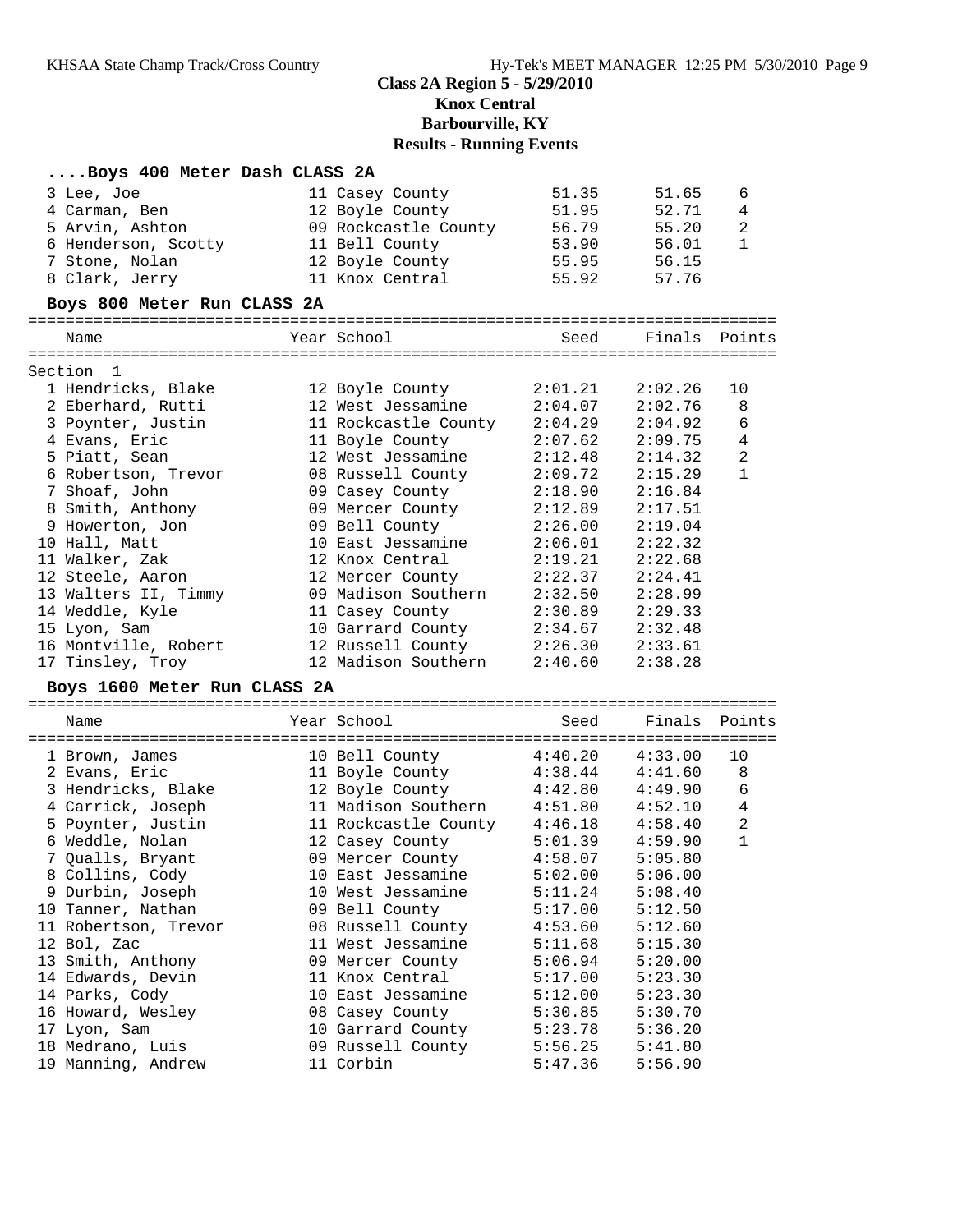### **Boys 3200 Meter Run CLASS 2A**

| ------------------------------  |                     | -------------------------------------- |          |                |
|---------------------------------|---------------------|----------------------------------------|----------|----------------|
| Name                            | Year School         | Seed                                   | Finals   | Points         |
| 1 Brown, James                  | 10 Bell County      | 10:12.00                               | 10:23.72 | 10             |
| 2 Evans, Eric                   | 11 Boyle County     | 10:29.97                               | 10:41.48 | 8              |
| 3 Christensen, Ryan             | 12 Madison Southern | 10:56.99                               | 10:59.93 | 6              |
| 4 Jameson, Taylor               | 09 Boyle County     | 10:48.62                               | 11:04.74 | 4              |
| 5 Carrick, Joseph               | 11 Madison Southern | 10:56.40                               | 11:08.65 | $\overline{2}$ |
| 6 Qualls, Bryant                | 09 Mercer County    | 10:49.95                               | 11:20.54 | $\mathbf{1}$   |
| 7 Walker, Jeff                  | 12 West Jessamine   | 11:10.11                               | 11:33.88 |                |
| 8 Tanner, Nathan                | 09 Bell County      | 11:25.55                               | 11:51.59 |                |
| 9 Crowell, Jacob                | 08 Mercer County    | 12:13.93                               | 12:08.95 |                |
| 10 Durbin, Joseph               | 10 West Jessamine   | 11:42.86                               | 12:12.46 |                |
| 11 Durham, Blake                | 07 Casey County     | 12:25.73                               | 12:13.88 |                |
| 12 Said, Imran                  | 11 Corbin           | 11:55.23                               | 12:31.90 |                |
| 13 Howard, Wesley               | 08 Casey County     | 12:27.40                               | 12:34.07 |                |
| 14 Medrano, Luis                | 09 Russell County   | 11:32.98                               | 12:37.76 |                |
| 15 Manning, Andrew              | 11 Corbin           | 12:49.10                               | 13:50.78 |                |
| 16 Maiden, Michael              | 10 Knox Central     | 14:12.00                               | 16:42.65 |                |
| Boys 110 Meter Hurdles CLASS 2A |                     |                                        |          |                |
|                                 |                     |                                        |          |                |
| Name                            | Year School         | Seed                                   | Finals   | Points         |
| 1 Ellis, Blake                  | 08 Russell County   | 20.28                                  | 19.96    |                |
| 2 Johnson, Tyler                | 09 Garrard County   | 20.75                                  | 20.18    |                |
| 3 Mason, Travis                 | 10 Corbin           | 21.74                                  | 21.46    |                |
| 4 Huber, Micah                  | 10 East Jessamine   | 19.35                                  | 22.55    |                |
| 5 Blakey, Jacob                 | 10 Russell County   | 20.77                                  | 24.21    |                |
| Section <sub>2</sub>            |                     |                                        |          |                |
| 1 Castello, LeAnthony           | 12 Knox Central     | 16.00                                  | 15.31    | 10             |
| 2 Cochran, Casey                | 12 Casey County     | 15.90                                  | 15.91    | 8              |
| 3 Miller, Aaron                 | 10 Mercer County    | 16.93                                  | 16.80    | 6              |
| 4 Ellison, Jordan               | 11 Casey County     | 16.76                                  | 16.86    | $\overline{4}$ |
| 5 Thomas, Antoine               | 12 Madison Southern | 16.84                                  | 16.94    | $\overline{2}$ |
| 6 Barsotti, Phillip             | 12 Boyle County     | 16.55                                  | 17.36    | $\mathbf{1}$   |
| 7 McDaniel, Caleb               | 11 West Jessamine   | 17.19                                  | 17.68    |                |
| 8 Dunn, Tyler                   | 10 Mercer County    | 18.43                                  | 21.07    |                |

## **Boys 300 Meter Hurdles CLASS 2A**

| Name                                                                                                                                | Year School                                                                                                                     | Seed                                                        | Finals Points                                               |                   |  |  |
|-------------------------------------------------------------------------------------------------------------------------------------|---------------------------------------------------------------------------------------------------------------------------------|-------------------------------------------------------------|-------------------------------------------------------------|-------------------|--|--|
| 1 McDaniel, Caleb<br>2 Ellis, Blake<br>3 Edmonds, Joe<br>4 Lebanion, Jacob<br>5 Mason, Travis<br>6 Johnson, Tyler<br>7 Huber, Micah | 11 West Jessamine<br>08 Russell County<br>12 Russell County<br>12 Corbin<br>10 Corbin<br>09 Garrard County<br>10 East Jessamine | 45.54<br>50.75<br>51.71<br>56.68<br>55.92<br>52.58<br>54.74 | 45.55<br>48.95<br>52.19<br>53.75<br>54.92<br>57.03<br>58.12 |                   |  |  |
| Section 3                                                                                                                           |                                                                                                                                 |                                                             |                                                             |                   |  |  |
| 1 Cochran, Casey<br>2 Sims, Jacob<br>3 Barsotti, Phillip<br>4 Thomas, Antoine                                                       | 12 Casey County<br>12 Boyle County<br>12 Boyle County<br>12 Madison Southern                                                    | 41.18<br>43.70<br>42.54<br>44.91                            | 41.16<br>42.67<br>43.24<br>43.65                            | 10<br>8<br>6<br>4 |  |  |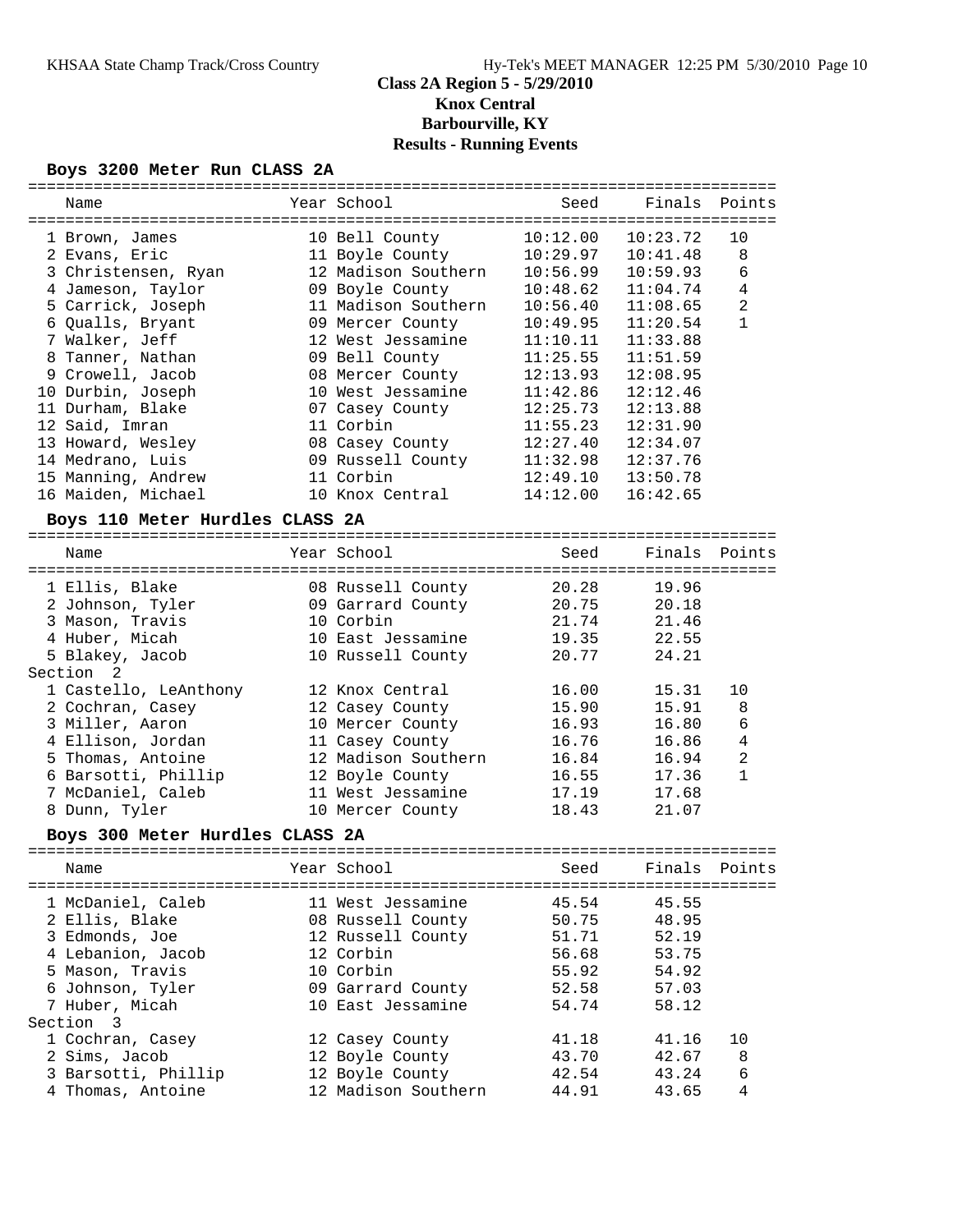| Boys 300 Meter Hurdles CLASS 2A          |                         |                           |        |        |
|------------------------------------------|-------------------------|---------------------------|--------|--------|
| 5 Evans, Devin                           | 09 Knox Central         | 44.81                     | 44.16  | 2      |
| 6 Miller, Aaron                          | 10 Mercer County        | 44.63                     | 45.32  | 1      |
| 7 Weddle, Nolan                          | 12 Casey County         | 45.36                     | 45.76  |        |
| 8 Dunn, Tyler                            | 10 Mercer County        | 44.94                     | 45.95  |        |
| Boys 4x100 Meter Relay CLASS 2A          |                         |                           |        |        |
|                                          |                         | =======================   |        |        |
| School                                   |                         | Seed                      | Finals | Points |
| Section 1                                |                         |                           |        |        |
| 1 Corbin                                 |                         | 48.05                     | 48.05  |        |
| 1) Childers, Derrick 12                  | 2) Johnson, Josh 12     |                           |        |        |
| 3) Osborne, Luke 12                      | 4) Watkins, Caleb 12    |                           |        |        |
| 5) Moye, Chris 12                        | 6) Wynn, Alex 12        |                           |        |        |
| 7) Smith, Zach 12                        | 8) Mason, Travis 10     |                           |        |        |
| Section 2                                |                         |                           |        |        |
| 1 Mercer County                          |                         | 44.93                     | 44.81  | 10     |
| 1) Ellis, Donovan 11                     | 2) Dunn, Tre 12         |                           |        |        |
| 3) Hamilton, Benn 10                     | 4) Johnson, James 09    |                           |        |        |
| 5) Dunn, Tyler 10                        | 6) Whitley, Jaylen 10   |                           |        |        |
| 7) Burrus, Isaiah 10<br>2 East Jessamine | 8) Mays, Russell 12     | 46.61                     | 45.48  | 8      |
| 1) Thomas, Cameron 10                    | 2) Prewitt, David 10    |                           |        |        |
| 3) Maina, Alex 11                        | 4) Johnson, Cameron 10  |                           |        |        |
| 5) Thomas, Chris 11                      | 6) Russell, James 10    |                           |        |        |
| 3 Russell County                         |                         | 45.77                     | 45.81  | 6      |
| 1) Evans, Jackson 12                     | 2) Britt, Nick 09       |                           |        |        |
| 3) Hammond, Jeron 11                     | 4) Pierce, Aaron 12     |                           |        |        |
| 5) Tackett, Derek 12                     | 6) Edmonds, Joe 12      |                           |        |        |
| 7) Huddleston, Brett 12                  | 8) Blakey, Jacob 10     |                           |        |        |
| 4 Knox Central                           |                         | 46.18                     | 46.39  | 4      |
| 1) Merida, Chad 12                       | 2) Gray, Chris 11       |                           |        |        |
| 3) Daniels, Chadd 12                     |                         | 4) Castello, LeAnthony 12 |        |        |
| 5) Grady, Patrick 10<br>5 West Jessamine | 6) Evans, Devin 09      | 46.80                     | 46.83  | 2      |
| 1) Ball, Parker 12                       | 2) Darby, Ethan 11      |                           |        |        |
| 3) Daniel, Carson 09                     | 4) Bickelman, Josh 09   |                           |        |        |
| 5) Craven, Tom 12                        | 6) Irgang, Robbie 09    |                           |        |        |
| 7) Henry, Evan 10                        | 8) Lee, Tanner 11       |                           |        |        |
| 6 Boyle County                           |                         | 46.36                     | 46.87  | 1      |
| 1) Henderson, Drew 10                    | 2) Sims, Jacob 12       |                           |        |        |
| 3) Henderson, Josh 12                    | 4) MacShara, Rees 12    |                           |        |        |
| 5) Day, Cameron 10                       |                         | 6) Cruttenden, Matthew 09 |        |        |
| 7) Dawson, Lamar 11                      | 8) Henson, Cody 09      |                           |        |        |
| 7 Bell County                            |                         | 46.32                     | 48.21  |        |
| 1) Hatmaker, Nekoda 11                   | 2) Davenport, Cody 11   |                           |        |        |
| 3) Collett, Ryan 09                      | 4) Henderson, Scotty 11 |                           |        |        |
| 5) Davenport, Cory 10                    | 6) Howerton, Jon 09     | 47.24                     | 48.22  |        |
| 8 Casey County<br>1) Bolin, Alex 09      | 2) Scott, Austin 09     |                           |        |        |
| 3) Roy, Corey 11                         | 4) Cochran, Casey 12    |                           |        |        |
| 5) Smith, Micah 09                       | 6) Slone, Justin 11     |                           |        |        |
| 7) Lee, Joe 11                           | 8) Clements, Ryan 12    |                           |        |        |
|                                          |                         |                           |        |        |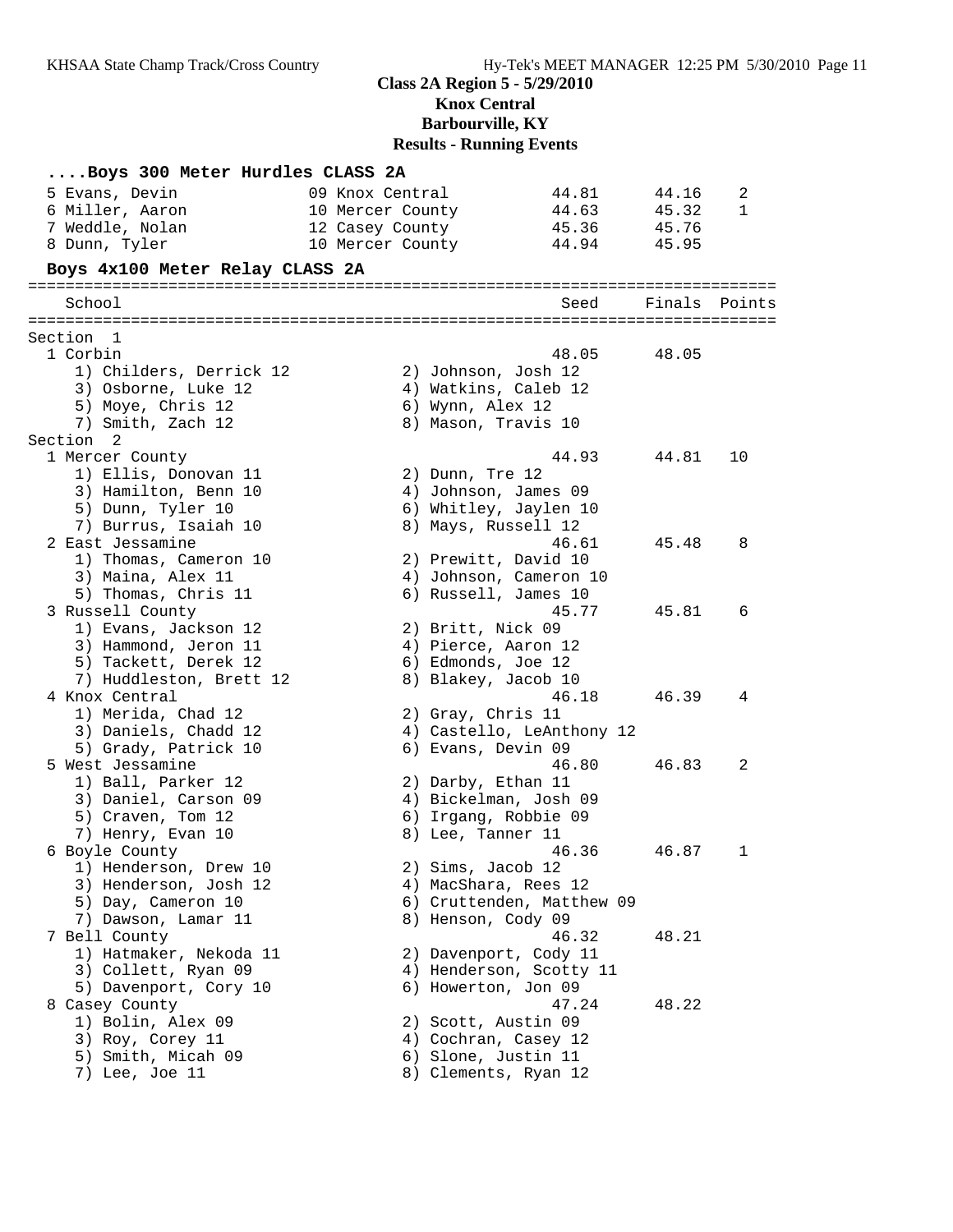## **Class 2A Region 5 - 5/29/2010 Knox Central Barbourville, KY**

# **Results - Running Events**

================================================================================

### **Boys 4x200 Meter Relay CLASS 2A**

| School                           |    | Seed                       | Finals        | Points |
|----------------------------------|----|----------------------------|---------------|--------|
| Section<br>1                     |    |                            |               |        |
| 1 Casey County                   |    | 1:41.37                    | 1:40.46       |        |
| 1) Bolin, Alex 09                |    | 2) Shoaf, John 09          |               |        |
| 3) Scott, Austin 09              |    | 4) Roy, Corey 11           |               |        |
| 5) Slone, Justin 11              |    | 6) Clements, Ryan 12       |               |        |
| 7) Cochran, Casey 12             |    | 8) Smith, Micah 09         |               |        |
| Section 2                        |    |                            |               |        |
| 1 Mercer County                  |    | 1:32.22                    | 1:31.87       | 10     |
| 1) Mays, Russell 12              |    | 2) Burrus, Isaiah 10       |               |        |
| 3) Dunn, Tre 12                  |    | 4) Johnson, James 09       |               |        |
| 5) Ellis, Donovan 11             |    | 6) Hamilton, Benn 10       |               |        |
| 7) Hooper, Travis 09             |    | 8) Whitley, Jaylen 10      |               |        |
| 2 Russell County                 |    | 1:36.27                    | 1:34.51       | 8      |
| 1) Evans, Jackson 12             |    | 2) Britt, Nick 09          |               |        |
| 3) Hammond, Jeron 11             |    | 4) Pierce, Aaron 12        |               |        |
| 5) Edmonds, Joe 12               |    | 6) Tackett, Derek 12       |               |        |
| 7) Huddleston, Brett 12          |    | 8) Montville, Robert 12    |               |        |
| 3 East Jessamine                 |    | 1:38.38                    | 1:35.54       | 6      |
| 1) Johnson, Cameron 10           |    | 2) Thomas, Cameron 10      |               |        |
| 3) Prewitt, David 10             |    | 4) Russell, James 10       |               |        |
| 5) Maina, Alex 11                | 6) |                            |               |        |
| 4 Knox Central                   |    | 1:36.42                    | 1:35.64       | 4      |
| 1) Merida, Chad 12               |    | 2) Evans, Devin 09         |               |        |
| 3) Daniels, Chadd 12             |    | 4) Grady, Patrick 10       |               |        |
| 5) Gray, Chris 11                | 6) |                            |               |        |
| 5 Boyle County                   |    | 1:35.93                    | 1:36.02       | 2      |
| 1) Cruttenden, Matthew 09        |    | 2) Sims, Jacob 12          |               |        |
| 3) Henderson, Josh 12            |    | 4) MacShara, Rees 12       |               |        |
| 5) Henderson, Drew 10            |    | 6) Day, Cameron 10         |               |        |
| 7) Dawson, Lamar 11              | 8) |                            |               |        |
| 6 Madison Southern               |    | 1:37.40                    | 1:36.12       | 1      |
| 1) Kenney, Matt 11               |    | 2) Martin, Josh 12         |               |        |
| 3) Rothermel, Michael 09         |    | 4) Saylor, Brandon 12      |               |        |
| 5) Rogers, Alex 12               | 6) |                            |               |        |
| 7 West Jessamine                 |    | 1:37.81                    | 1:38.57       |        |
| 1) Ball, Parker 12               |    | 2) Bickelman, Josh 09      |               |        |
| 3) Irgang, Robbie 09             |    | 4) Daniel, Carson 09       |               |        |
| 5) Darby, Ethan 11               |    | 6) Craven, Tom 12          |               |        |
| 7) Stryker, Pieter 12            |    | 8) Henry, Evan 10          |               |        |
| 8 Corbin                         |    | 1:39.55                    | 1:38.71       |        |
| 1) Childers, Derrick 12          |    | 2) Johnson, Josh 12        |               |        |
| 3) Osborne, Luke 12              |    | 4) Watkins, Caleb 12       |               |        |
| 5) Wynn, Alex 12                 |    | 6) Moye, Chris 12          |               |        |
| 7) Smith, Zach 12                |    | 8) Farris, Ehren 11        |               |        |
| Boys 4x400 Meter Relay CLASS 2A  |    |                            |               |        |
| School                           |    | Seed                       | Finals Points |        |
|                                  |    |                            |               |        |
| Section<br>1<br>1 East Jessamine |    |                            | 3:58.16       |        |
| 1) Maina, Alex 11                |    | 2) Laufenburger, Robbie 10 |               |        |
|                                  |    |                            |               |        |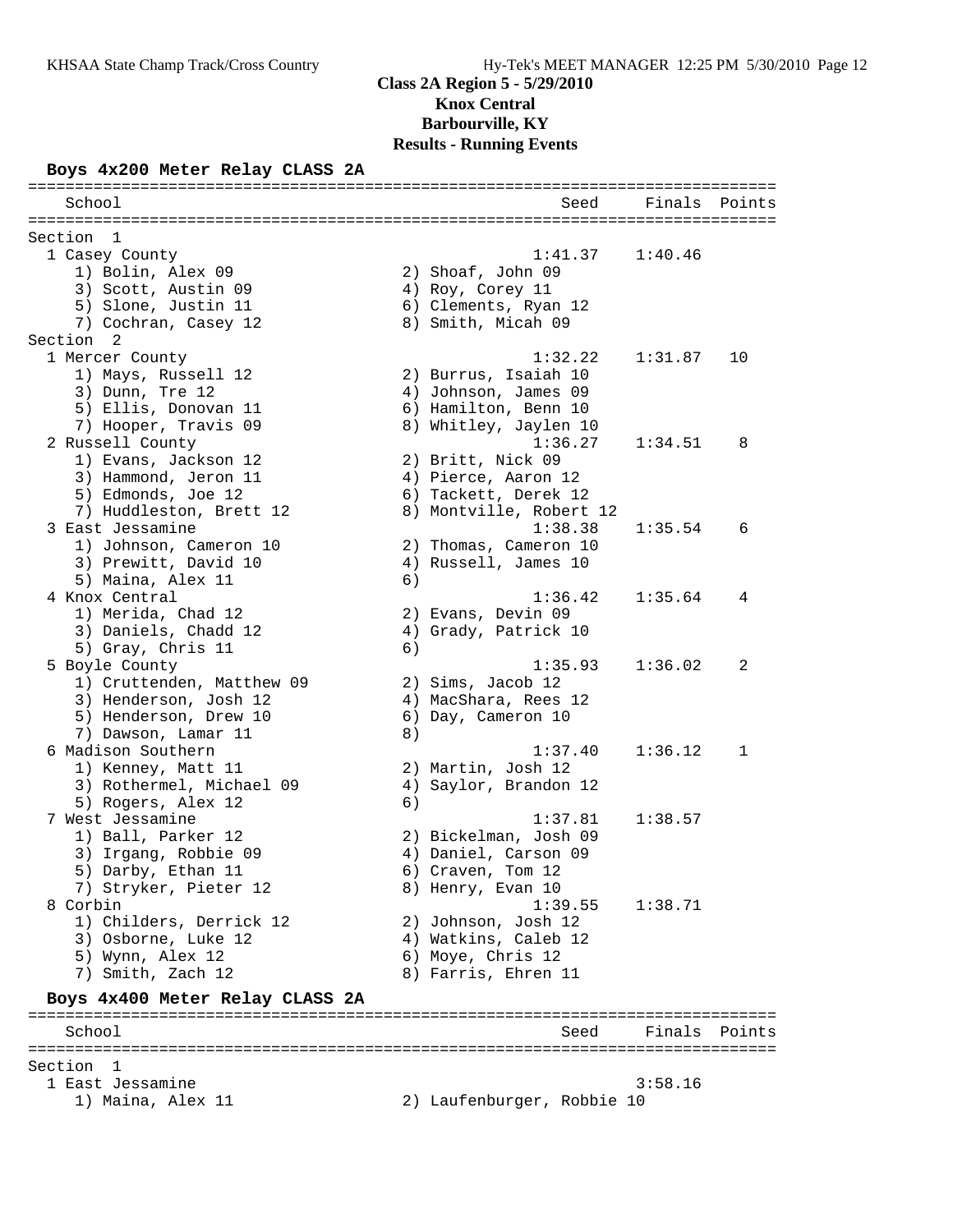### **....Boys 4x400 Meter Relay CLASS 2A** 3) Clements, Josiah 10 4) Kreager, Ben 12 5) Garrett, Cody 10 (6) Robbins, Hunter 10 7) Wood, Adam 10 8) 2 Corbin 3:52.71 4:08.27 1) Childers, Derrick 12 3) Osborne, Luke 12 5) Smith, Zach 12 7) Johnson, Josh 12 Section 2 1 Mercer County 1) Mays, Russell 12 3) Johnson, James 09 5) Ellis, Donovan 11 7) Smith, Anthony 09 2 Russell County 1) Evans, Jackson 12 3) Hammond, Jeron 11 5) Robertson, Trevor 08 7) Edmonds, Joe 12 3 Casey County  $1)$  Lee, Joe 11 3) Weddle, Nolan 12 5) Scott, Austin 09 7) Weddle, Kyle 11 4 West Jessamine 1) Daniel, Carson 09 3) Piatt, Sean 12 5) Irgang, Robbie 09 7) Stryker, Pieter 12 5 Boyle County 1) Barsotti, Phillip 12 3) Henderson, Josh 12 5) Stone, Nolan 12 7) Hendricks, Blake 12 6 Madison Southern 1) Kenney, Matt 11 3) Rogers, Alex 12 5) Saylor, Brandon 12 7) Christensen, Ryan 12 7 Knox Central 1) Tuttle, Josh 12 3) Gray, Chris 11 5) Walker, Zeke 09 8 Bell County 1) Hatmaker, Nekoda 11 3) Henderson, Scotty 11 5) Gibbons, Bryan 10 7) Howerton, Jon 09

| 8)       |                         |              |     |
|----------|-------------------------|--------------|-----|
|          | $3:52.71$ $4:08.27$     |              |     |
|          | 2) Moye, Chris 12       |              |     |
|          | 4) Lowder, John 11      |              |     |
|          | 6) Wrinn, Chad 10       |              |     |
|          | 8) Farris, Ehren 11     |              |     |
|          |                         |              |     |
|          | 3:34.67                 | $3:31.10$ 10 |     |
| 2)       | Dunn, Tre 12            |              |     |
|          | 4) Burrus, Isaiah 10    |              |     |
|          | 6) Hooper, Travis 09    |              |     |
|          | 8) Dunn, Tyler 10       |              |     |
|          | $3:37.44$ $3:33.32$     |              | - 8 |
| 2)       | Britt, Nick 09          |              |     |
|          | 4) Pierce, Aaron 12     |              |     |
|          | 6) Montville, Robert 12 |              |     |
|          | 8) Tackett, Derek 12    |              |     |
|          | $3:36.92$ $3:34.35$     |              | 6   |
|          | 2) Cochran, Casey 12    |              |     |
|          | 4) Bolin, Alex 09       |              |     |
|          | 6) Roy, Corey 11        |              |     |
|          | 8) Cleary, Hunter 09    |              |     |
|          | 3:37.19                 | 3:35.87      | 4   |
|          | 2) Craven, Tom 12       |              |     |
|          | 4) Eberhard, Rutti 12   |              |     |
|          | 6) Bickelman, Josh 09   |              |     |
|          | 8) Yoder, Todd 10       |              |     |
|          | 3:39.84                 | 3:40.11      | 2   |
|          | 2) Ellis, Baker 12      |              |     |
|          | 4) Sims, Jacob 12       |              |     |
|          | 6) Henderson, Drew 10   |              |     |
| 8)       | Rudd, Zach 11           |              |     |
|          | 3:42.67                 | 3:42.36      | 1   |
|          | 2) Martin, Josh 12      |              |     |
|          | 4) Thomas, Antoine 12   |              |     |
|          | 6) Carrick, Joseph 11   |              |     |
| 8)       |                         |              |     |
|          | 3:52.60                 | 3:43.99      |     |
|          | 2) Walker, Zak 12       |              |     |
|          | 4) Clark, Jerry 11      |              |     |
| 6)       | Edwards, Devin 11       |              |     |
|          | 3:48.03                 | 3:54.23      |     |
|          | 2) Collett, Ryan 09     |              |     |
|          | 4) Brown, James 10      |              |     |
| 6)       | Redmond, Aaron 09       |              |     |
| $R \cup$ |                         |              |     |